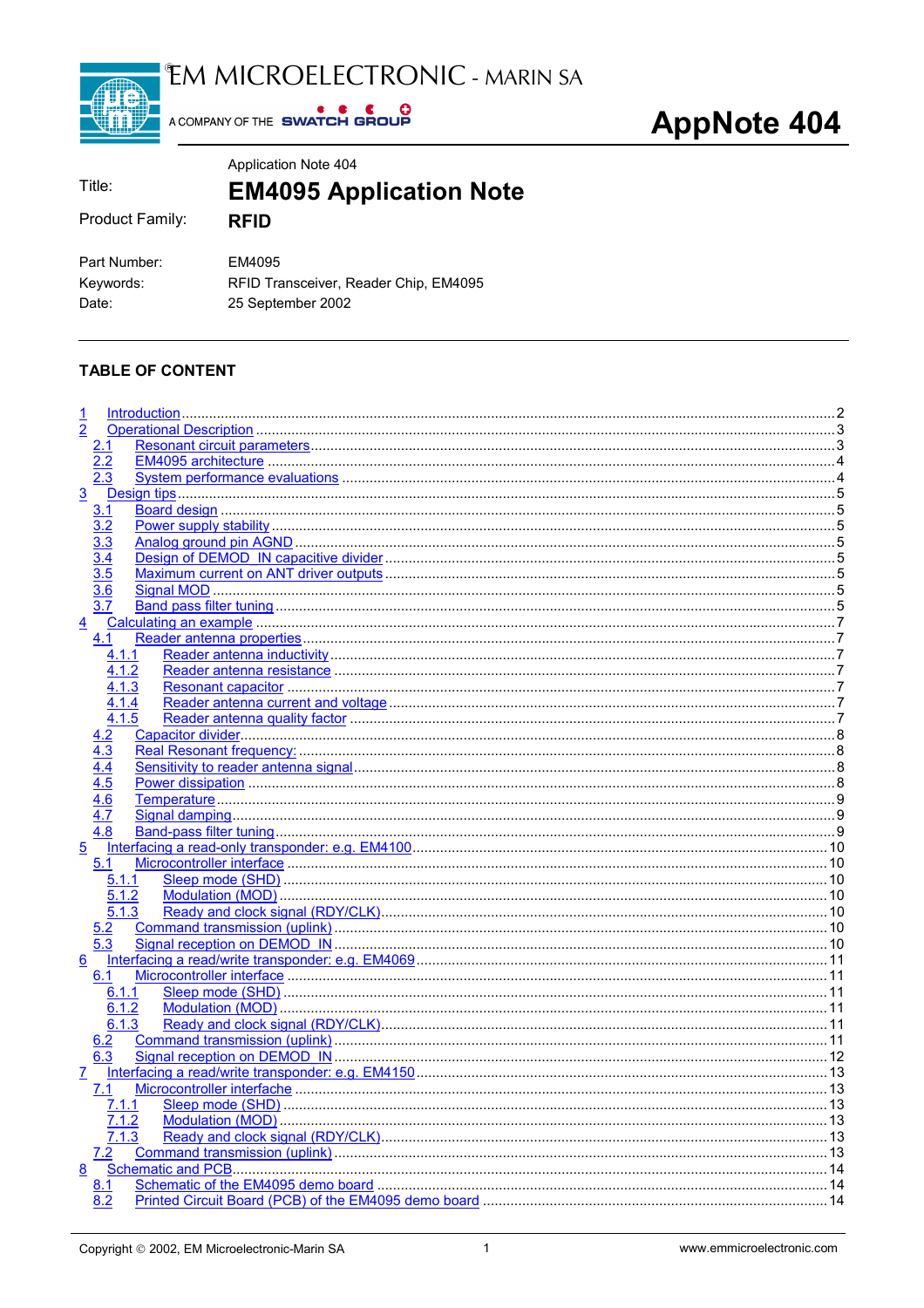<span id="page-1-0"></span>

## **1 Introduction**

This application note introduces the CMOS integrated transceiver circuit EM4095 for RFID applications working with transponders at a frequency of typically 125 kHz. The paper describes the interoperability with a read-only and a read/write transponder in specific examples.

The application note offers helpful design guidelines. Firstly, an technical overview on the EM4095 is given. Secondly, the designer obtains practical design tips. Designing a typical reader circuit setup is shown by an example in the  $4<sup>th</sup>$  chapter. The following chapters explain the interoperability of the EM4095 with read-only and read/write transponders.

Finally, EM Microelectronic-Marin SA offers a plug-andplay schematic for a typical reader setup using the EM4095. The corresponding PCB source files will be directly available from the homepage http://www.emmicroelectronic.com.

### **EM4095 Advantages**

- low cost of external components
- ensured operation in resonance
- bigger area of reliable AM modulation
- easier analyze and system design due to only two system variables
- precise sampling positioning
- simple to use
- low power consumption



## **Figure 1: Pin Assignement**

### **EM4095 features**

- Integrated PLL system to achieve self adaptive carrier frequency to antenna resonant frequency
- No external quartz required
- 100 kHz to 150 kHz carrier frequency range
- Direct antenna driving using bridge drivers
- Data transmission by OOK (100% Amplitude Modulation) using bridge driver
- Data transmission by Amplitude Modulation with externally adjustable modulation index using single ended driver
- Multiple transponder protocol compatibility (e.g. EM400X, EM4050, EM4150, EM4070, EM4170, EM4069)
- Sleep mode 1µA
- USB compatible power supply range
- -40°C to +85°C temperature range
- Small outline plastic package SO16 or PSOP2 16



## **Figure 2: Typical operating configuration for read only mode**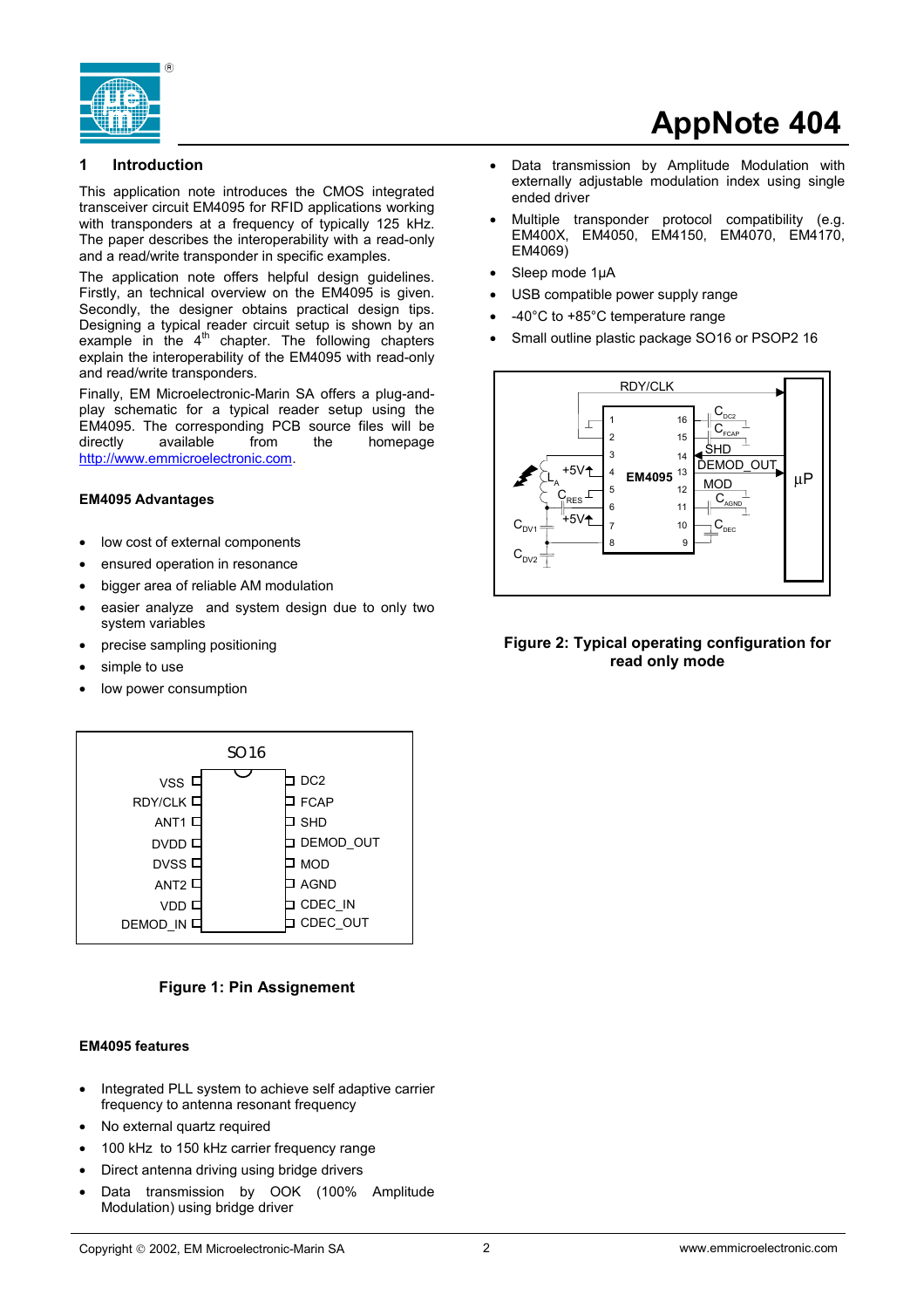<span id="page-2-0"></span>

## **2 Operational Description**

Technical background on how the EM4095 transceiver is operating is given in this chapter.

## *2.1 Resonant circuit parameters*

In RFID system where RF frequency is defined by resonator there are three variables (resonant frequency of antenna, resonant frequency of transponder and RF driving frequency). In system using PLL there are only two variables, since the resonant frequency of the antenna and the RF driving frequency are the same.

The analysis shows that for a system having defined tolerances on antenna and transponder side the range where one demodulation chain (AM) with fixed sampling point can be used is much larger for PLL system. In fact taking in account technically achievable tolerances the resonator system using one sampling point is not feasible, two channels with 90° shifted sampling points are needed (AM/FM). This leads to more expensive system which is also more complex to operate.

A PLL system with one sampling point has also limitations for tolerance range of transponder and antenna. As a general rule can be notified; the higher the quality factors of the two resonant circuits are, the lower tolerances are acceptable (this is also true for a resonator system).

An RFID system with air transponder coils is normally not problematic. For transponders with a Q lower than 15, a tolerance of ±5 kHz on the antenna and transponder side is acceptable.

Transponders with ferrite core coils have usually higher quality factors (up to 40) and are therefore much more sensitive to tolerances.



**Figure 3: EM4095 Block Diagram**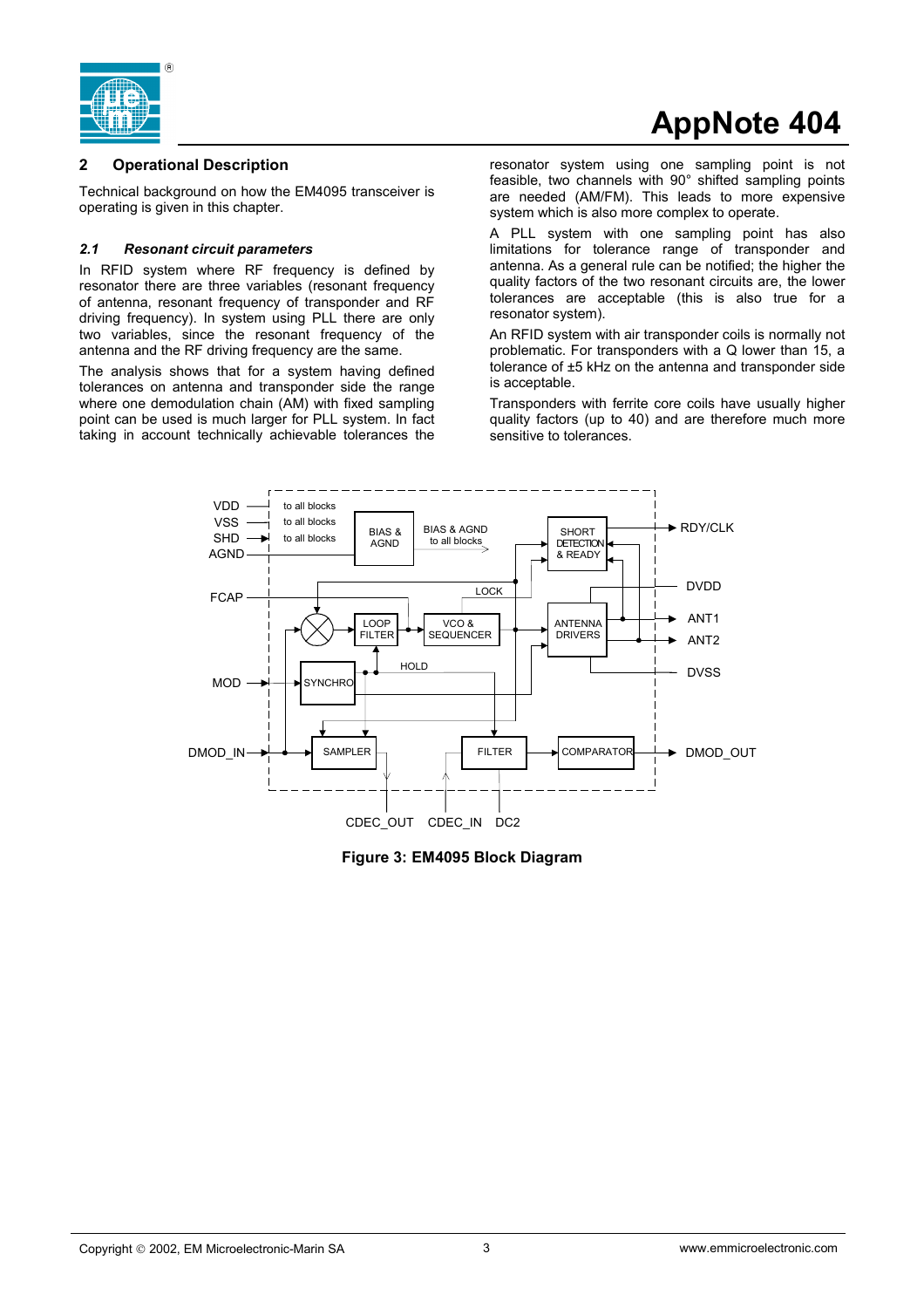<span id="page-3-0"></span>

## *2.2 EM4095 architecture*

The block diagram given in fig. 3 describes EM4095 architecture. The transmitting section integrates a PLL and a bridge driver that is formed by two push-pull drivers driven by two signals 180° phase shifted. The receiving section contains a synchronous demodulator (sampler) and a filtering chain. The chain achieves a band-pass-filtering function defined by two low-frequency zeroes, depending of Cdec and Cdc2 capacitors and a high frequency pole built-in, in the range of 10kHz.



Trace A:  $C_{DC2}$ =10nF, trace B:  $C_{DC2}$ =6.8nF

## **Figure 4: EM4095 filtering characteristics**

The filtering should be adapted according to the used transponder data-rate (e.g. 2 kbit/s). Refer to chapters 3.7 and 4.8 for more detailed information.

## *2.3 System performance evaluations*

EM will be glad helping you to design your 125 kHz RFID basestation using EM4095 front-end for your custom application. EM provides an Excel -sheet to calculate parameters of an RFID system using the EM4095. The file is available on the EM Microelectronic-Marin SA homepage:

http://www.emmicroelectronic.com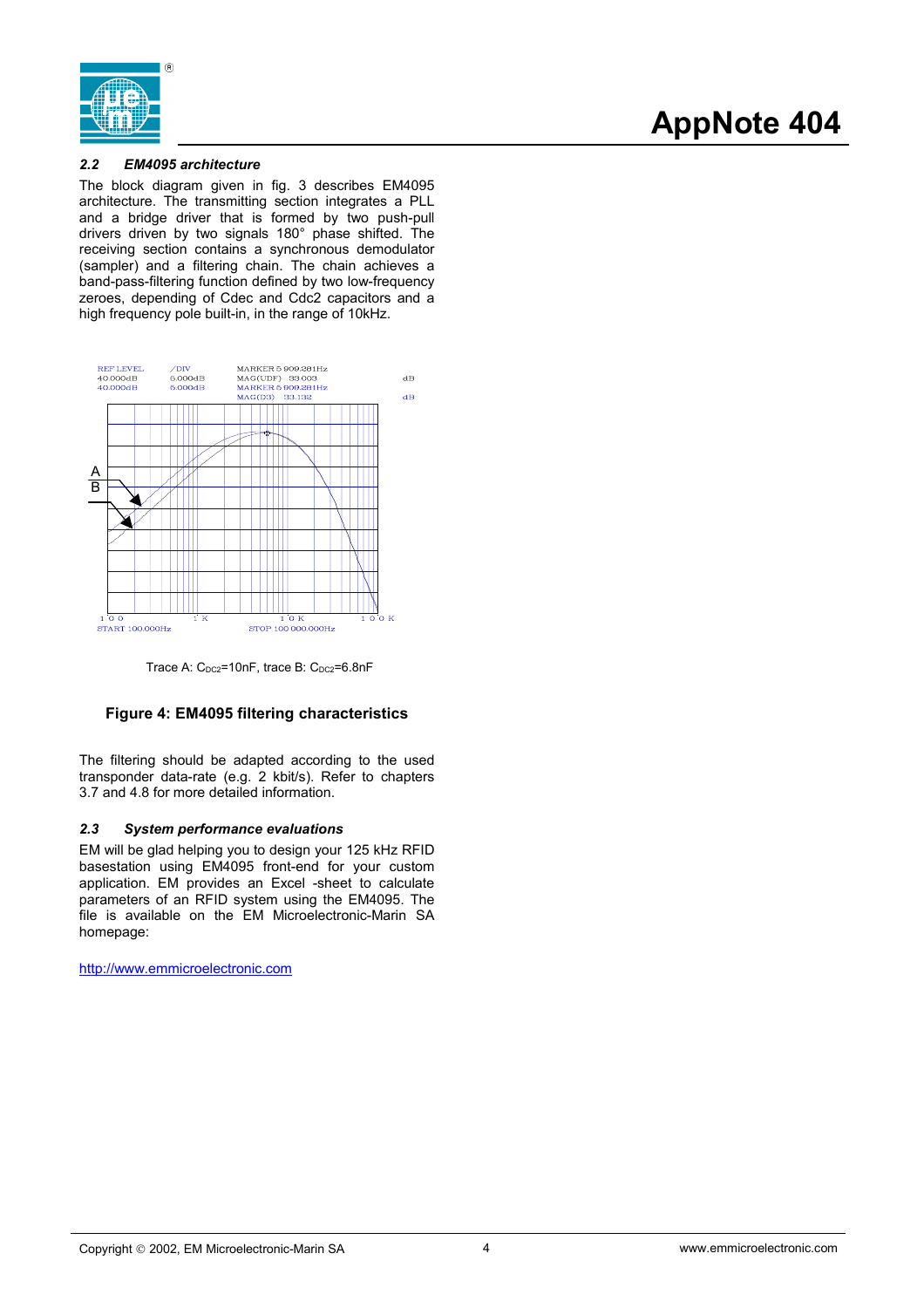<span id="page-4-0"></span>

## **3 Design tips**

Reliability of a reader application using the EM4095 transceiver can be optimized following some basic design rules pointed out in this chapter.

## *3.1 Board design*

Pins DVDD and DVSS should be connected to VDD and VSS respectively. Care should be taken that voltage drops due to driver current which is flowing through pins DVDD and DVSS does not provoke voltage drops on VDD and VSS. The DVSS pin and DVDD pin should be blocked by a 100nF capacitor between the two pins as close as possible to the chip. This should prevent the supply spikes caused by the antenna drivers. Blocking of the analog supply pins VSS and VDD next to the chip is also advisable. Blocking capacitors are not included in the EM4095 application schematics.

All capacitors related to pins DC2, AGND and DMOD\_IN should be connected to the same VSS line, which should be connected directly to VSS pin of the chip. This VSS line should not be connected to other elements or be a part of "supply line" going to DVSS.

The interconnecting lines to all the sensitive pins (listed above) must be as short as possible. This is also true for the VSS line to the blocking capacitors. The capacitive coupling from all "hot" lines specially the digital output DEMOD OUT to the sensitive input pins DEMOD IN, FCAP, CDEC, DC2 and AGND should be avoided.

EM can provide a sample PCB with EM4095, power supply filter caps and caps on DEMOD\_IN, FCAP, CDEC, DC2 and AGND already mounted.

A PCB layout can also be found on EM Microelectronic-Marin SA homepage.

## http://www.emmicroelectronic.com/

## *3.2 Power supply stability*

Since ANT drivers drive antenna with VDD and VSS power supply level it is clear that all variations and noise in power supply are directly fed to antenna resonant circuit. Any supply variation which will result in variation of antenna high voltage in mV region will result in reduced functionality or even malfunction of the system (transponder signal superimposed on antenna voltage is in the range of tens of mV). Special care has to be taken to filter low frequency noise in range up to 20 kHz since the transponder signal is in this frequency range.

## *3.3 Analog ground pin AGND*

The AGND capacitor can be increased from 220nF up to 1uF. The bigger capacitor value can slightly reduce the receive noise. The AGND voltage is filtered by external capacitor and internal resistor of 2kohms.

## *3.4 Design of DEMOD\_IN capacitive divider*

Capacitor divider should be designed in a way that parasitic capacitances (few pF of DMOD\_IN pin, parasitics of PCB, …) do not influence divider ratio. Capacitor with value from 1 to 2 nF is proposed for connection from DMOD\_IN pin to VSS ( $C_{DV2}$ ). Capacitor

# **AppNote 404**

from antenna high voltage point to DMOD IN  $(C_{DY1})$  pin is then calculated from divider ratio.

Additional capacitance of capacitive divider must be compensated by accordingly smaller resonant capacitor.

## *3.5 Maximum current on ANT driver outputs*

EM4095 is not limiting the current delivered by ANT drivers. Absolute maximum rating on these two outputs is 300 mA. Design of antenna resonant circuit connected to ANT drivers must be done in a way that maximum peak current of 250 mA is never exceeded. If quality of antenna is so high that this current might be exceeded, it has to be reduced by adding series resistor. As already mentioned in EM4095 datasheet [1] antenna driver current also defines the maximum operating temperature. Maximum peak current should be designed in a way that internal junction temperature does not exceed maximum junction temperature at maximum application ambient temperature. Based on maximum current and temperature range a choice of packaging has to be done. Low cost package SOIC 16 has Thermal Convection of 70 °C/W and PSOP has 30 °C/W with a special PCB layout (refer to EM4095 Data Sheet).

## *3.6 Signal MOD*

It is recommended to connect MOD to VSS in read-only applications.

EM4095 has some built in test features, which are switched on when SHD and MOD pins are high. It is thus recommended that MOD pin is kept low while SHD is high.

## *3.7 Band pass filter tuning*

The reception filtering is done in two stages. The first stage zero is defined by external capacitor Cdec and internal resistor (100 kohms). The pole of the first stage is set internally to  $\sim$  25 kHz. The second stage zero is defined by external capacitor Cdc2 and internal resistor. The pole of the second stage is defined internally to 12 kHz.

This means that the reception poles can not be changed and the upper frequencies are limited by two stages filter having -3dB frequencies at 25 kHz and 12 kHz.

The two stage zeroes can be changed (refer to chapter 4.8).

The default settings should be at about  $\text{Cdec} = 100 \text{nF}$ and Cdc2 = 10nF. This combination is more than sufficient to fulfill the sensitivity specification and to enable reliable operation.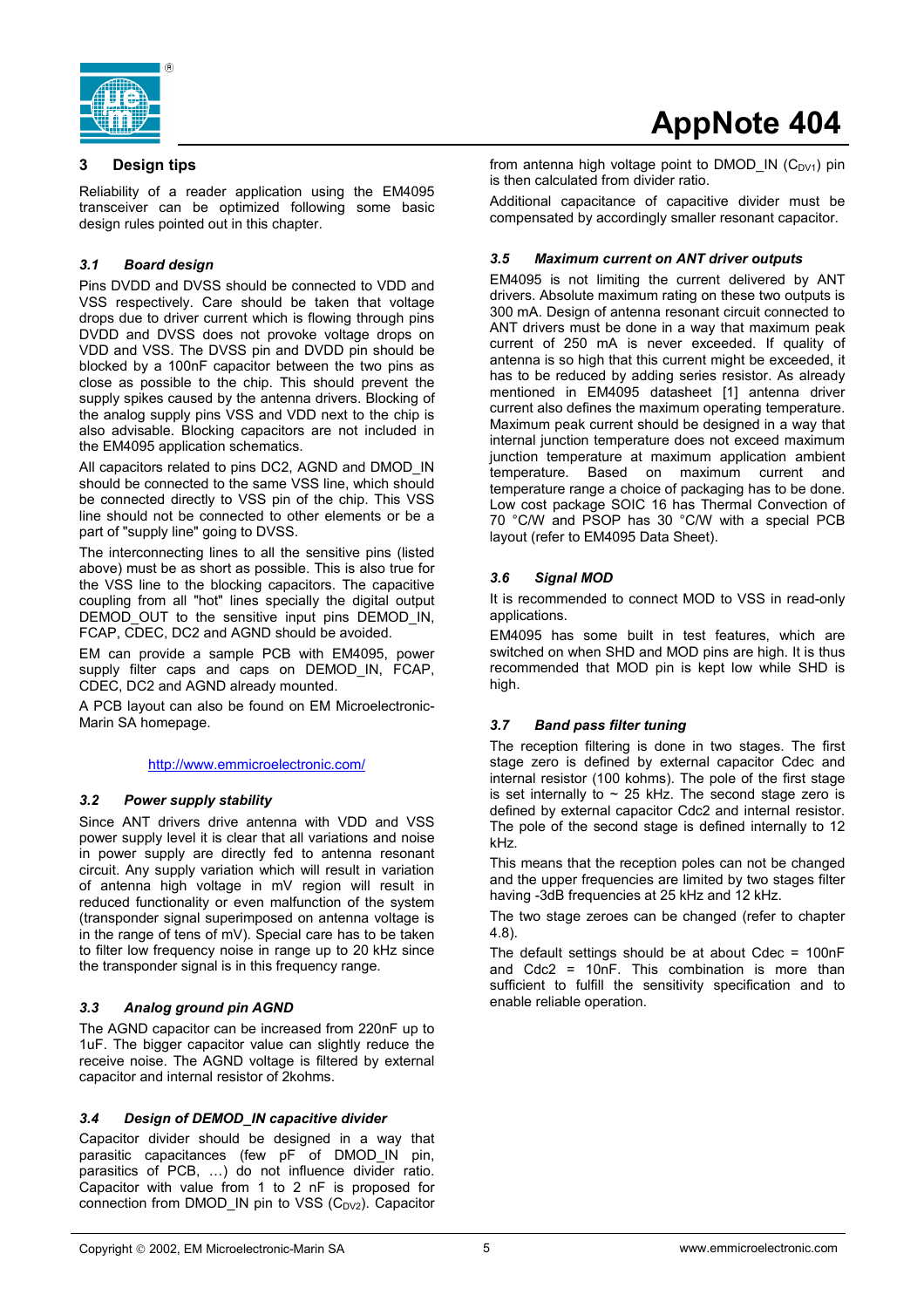

Increasing the Cdc2 capacitor (max. 22 nF) will in real application increase the receive sensitivity, specially if the Q of the transponder is high, which causes nonrectangular (sloped) receive input signal.



Trace A:  $C_{DC2}$ =10nF, trace B:  $C_{DC2}$ =6.8nF

## **Figure 5: Filtering characteristic as function of filter capactior Cdc2**

Increasing the Cdc2 capacitor will increase the receive bandwidth what in consequence increases the receive gain for sloped signals.

The advisable range for Cdc2 is from 6.8 nF to 22nF and Cdec from 33 nF to 220 nF. A higher capacitor value can increase the start-up time.



 $C_{DC2}$ =10nF: trace A: -30°C, trace B: 90°C

## **Figure 6: Filtering characteristic as function of temperature**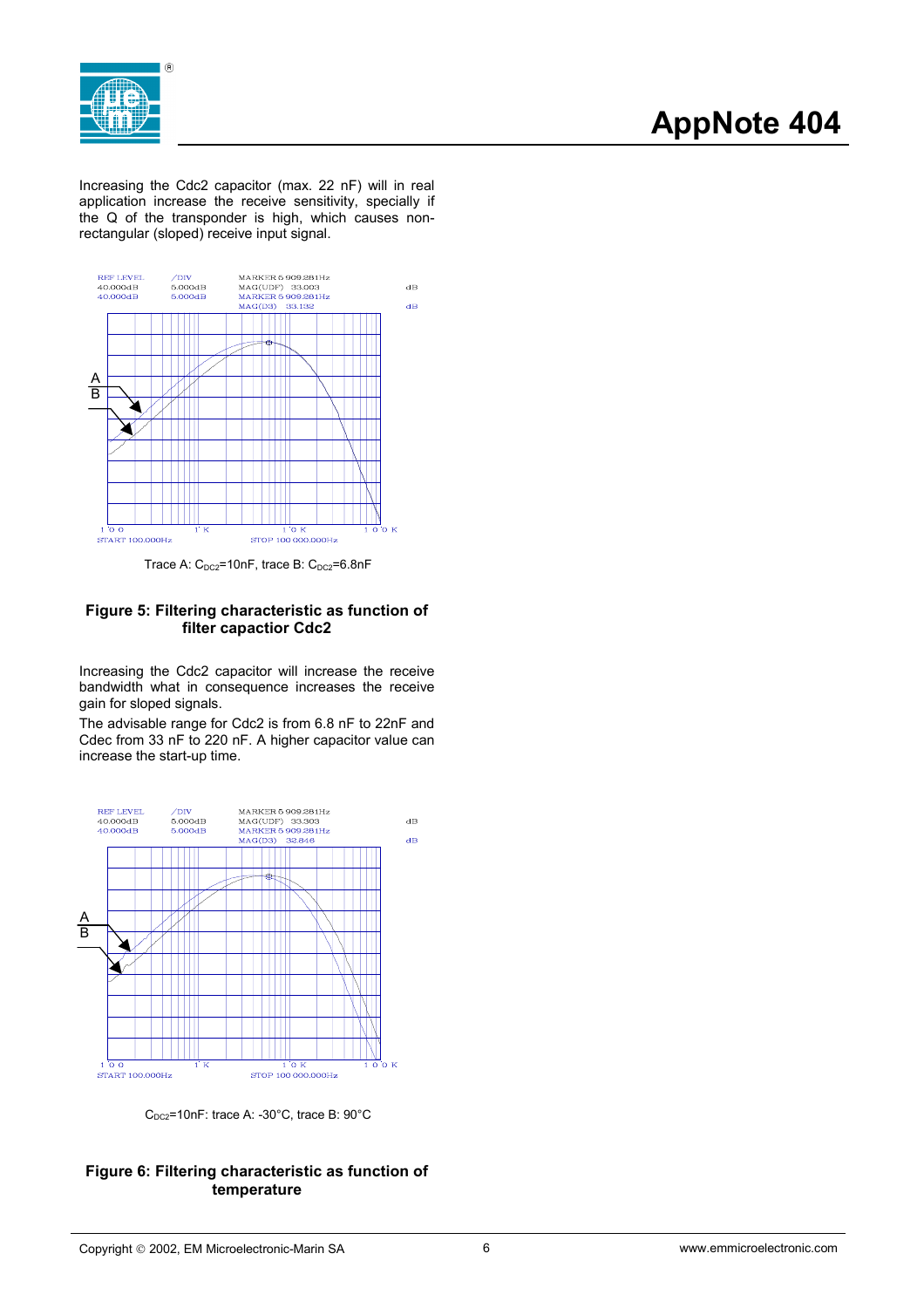<span id="page-6-0"></span>

## **4 Calculating an example**

The following example presents the EM4095 front-end using on-off-keying (OOK) communication protocol from the reader to transponder (uplink). Helpful equations can be found in [2]. They can be used for principal design, but the calculations have to be verified by measurement. Eventually the results have to be adjusted to compensate possible parasitics and second order effects.

A reader system with a high Q antenna will be specified. The system will operate at

 $f_0$  = 125 kHz

and ambient temperature range

$$
-40
$$
 to  $85^{\circ}$ C.

### *4.1 Reader antenna properties*

To design a low cost read/write (R/W) basestation using OOK communication protocol for the uplink communication, the configuration according to the chapter "Typical Operating Configuration" - fig. 2 - has been chosen [1].

### *4.1.1 Reader antenna inductivity*

The antenna inductivity is usually chosen from within the range from 300 uH to 800 uH. In this example the following inductivity and quality factor have been selected

$$
L_A = 725 \text{ uH} \pm 1\%
$$
  
Q<sub>A</sub> = 40.

### *4.1.2 Reader antenna resistance*

The ohmic antenna resistance can be found by applying the formula

$$
R_{\scriptscriptstyle{ANT}} = \frac{2\pi f_0 L_{\scriptscriptstyle{A}}}{Q_{\scriptscriptstyle{A}}}
$$

$$
R_{ANT} = 14.23 \ \Omega
$$

Specified by [1], the antenna driver resistance and the power supply voltage of

$$
R_{AD} = 3 \Omega
$$
  
VDD - VSS = 5V

will be used in following calculations.

#### *4.1.3 Resonant capacitor*

System will operate at 125 kHz. The resonant capacitor C<sub>RES</sub> is calculated by

$$
C_{RES} = \frac{1}{\left(2\pi f_0\right)^2 L_A}
$$

## **AppNote 404**

 $C<sub>RES</sub> = 2.24 nF$ 

Remark: Until that point of the calculation,  $C_{dV1}$  and  $C_{dV2}$ effect is neglected, as they are not yet calculated. (see 4.4 for real resonant frequency value).

### *4.1.4 Reader antenna current and voltage*

By the given antenna driven in the bridge-driver configuration [1] and applying the equations

$$
I_{\text{ANT}(peak)} = \frac{4}{\pi} \frac{V_{\text{dd}} - V_{\text{ss}}}{R_{\text{ANT}} + R_{\text{SER}} + 2R_{\text{AD}}}
$$

and

$$
V_{ANT(peak)} = \frac{I_{ANT(peak)}}{2\pi f_o.C_{RES}}
$$

the current and the voltage at the reader antenna are (Rser=0):

$$
I_{ANT(peak)} = 315 \text{ mA}
$$
  

$$
V_{ANT(peak)} = 182 \text{ V}
$$

To suite the maximum specifications at DEMOD\_IN [1], the antenna voltage would have to be divided by nearly a factor of

$$
d_C = 100.
$$

Decimating the antenna voltage ensures a proper demodulation of the received transponder data signal.

Applying a serial resistor RSER to the resonance circuit can reduce the division factor  $d_c$ .

### *4.1.5 Reader antenna quality factor*

Practical antenna circuit Q factors, in case full receiver chain is used, can be found between 10 and 15. Introducing a serial resistor  $R_{SER}$ , will limit the high voltage by reducing the overall quality factor, without reducing reading distance.

To conclude, the resonance circuit quality factor Q can be reduced by adding a serial resistor  $R_{\text{SER.}}$ 

Reduced Q also improves recovery time after modulation, which is especially important for transponders with data rates at 32 and 40 periods per bit. Furthermore a lower antenna current will limit the junction temperature of the chip.

The following calculations are based on a serial resistor of

### $R_{\rm SER}$  = 33  $\Omega$

which has been calculated iteratively by using the equations from chapter 4.1.4.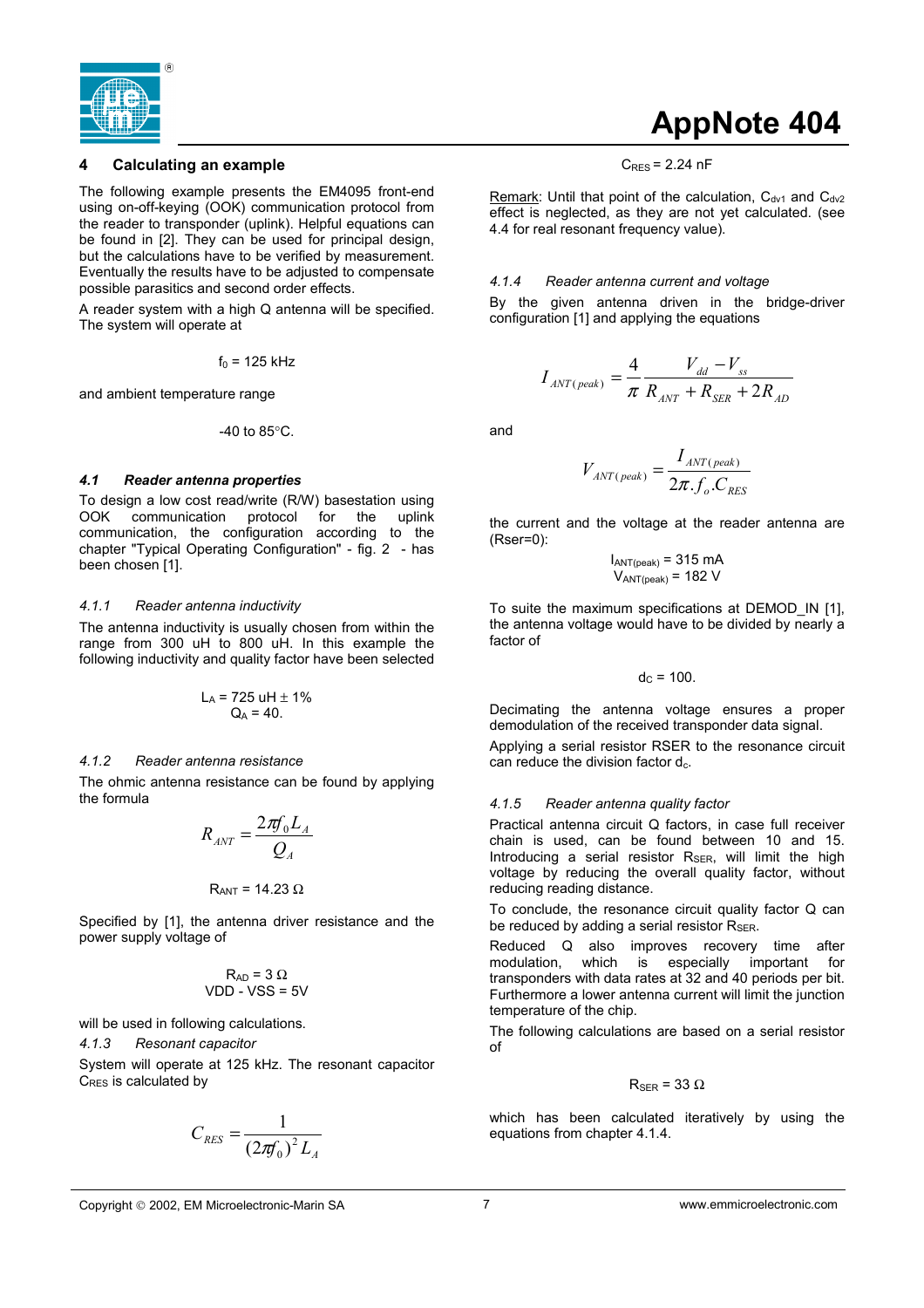<span id="page-7-0"></span>

The resulting antenna current and voltage in resonance are more suitable

$$
I_{ANT(peak)} = 119.59 \text{ mA},
$$
  
 $V_{ANT(peak)} = 69.22 \text{ V}.$ 

### *4.2 Capacitor divider*

The input signal at DEMOD\_IN has to be limited by a division factor  $d_C$ , to meet the EM4095 common mode range specifications [1].



## **Figure 7: Decimated antenna signal at DEMOD\_IN**

At this point a measurement was performed using elements described above. The resulting amplitude at the antenna was

$$
V_{ANT(pp)} = 140 \text{ Vpp}
$$

which is close to the calculated value.

Regarding the common mode range at DEMOD\_IN, the capacitor divider can be calculated taking the measured peak-peak voltage on antenna into account.

$$
d_C < \frac{V_{\text{Ant}(pp)}}{V_{\text{DEMOD} \quad \text{IN} \quad \text{max}}}
$$

At  $V_{\text{DEMOD IN PP}} = 4V_{\text{PP}}$  a division factor of

 $d<sub>C</sub> = 35$ 

seems to be good choice, while such a division ratio can be done using standard capacitors. Recommended capacitor value of  $C_{D<sub>1</sub>}$  is in the range of 1 nF to 2 nF. The following capacitors have been chosen:

$$
C_{RES} = 2.2 \text{ nF}
$$
  
 $C_{DY1} = 47 \text{ pF}$   
 $C_{DY2} = 1.5 \text{ nF}$ 

A tolerance class of  $\pm$  2 % is acceptable for the capacitors above. Together with a tolerance of  $\pm$  1 % of L<sub>A</sub>, an overall tolerance of  $\pm$  1.5 % on f<sub>0</sub> can be specified.

## **AppNote 404**

### *4.3 Real Resonant frequency:*

A fine calculation of the resonant frequency should take into account the  $C_{\text{dv1}}$  and  $_{\text{Cdv2}}$  capcitor as indicated in this formula:

$$
C_o = C_{RES} + \frac{C_{DY1} \cdot C_{DY2}}{C_{DY1} + C_{DY2}}
$$

This equivalent resonant capacitor value can be used to recalculate the resonant frequency  $f_{0}$ :

$$
f_0 = \frac{1}{2\pi\sqrt{L_A.C_0}}
$$

### *4.4 Sensitivity to reader antenna signal*

Using parameter V<sub>sense</sub> we can calculate sensitivity for transponder signal on antenna high voltage point.

$$
V_{DMOD_{-}IN(pp)} = V_{ANT(pp)} \frac{C_{DY1}}{C_{DY1} + C_{DY2}}
$$

Having a division factor  $d<sub>C</sub>$  = 33, as in the example and respecting the minimum sensitivity of  $0.85$  mV<sub>PP</sub> at DEMOD IN [1] a minimum modulation of

$$
V_{\text{Sense\_ant}} = 28.05 \text{ mV}_{\text{PP}}
$$

on the reader antenna can be detected by the EM4095.

### *4.5 Power dissipation*

The power dissipation of the reader can be calculated by starting with the equation

$$
I_{\text{ANT}(pp)} = V_{\text{ANT}(pp)} \cdot 2\pi \cdot f_0 \cdot C_0
$$

 $I_{ANT(peak)} = 114$  mA.

Once the AC antenna current is found,  $I<sub>RMS</sub>$  can be calculated using equation

$$
I_{RMS} = \frac{I_{ANT(peak)}}{\sqrt{2}}
$$

$$
I_{RMS} = 81 \text{ mA}.
$$

To calculate the power dissipation, further parameters are of concern. Firstly, the maximum value of ANT driver resistor [1]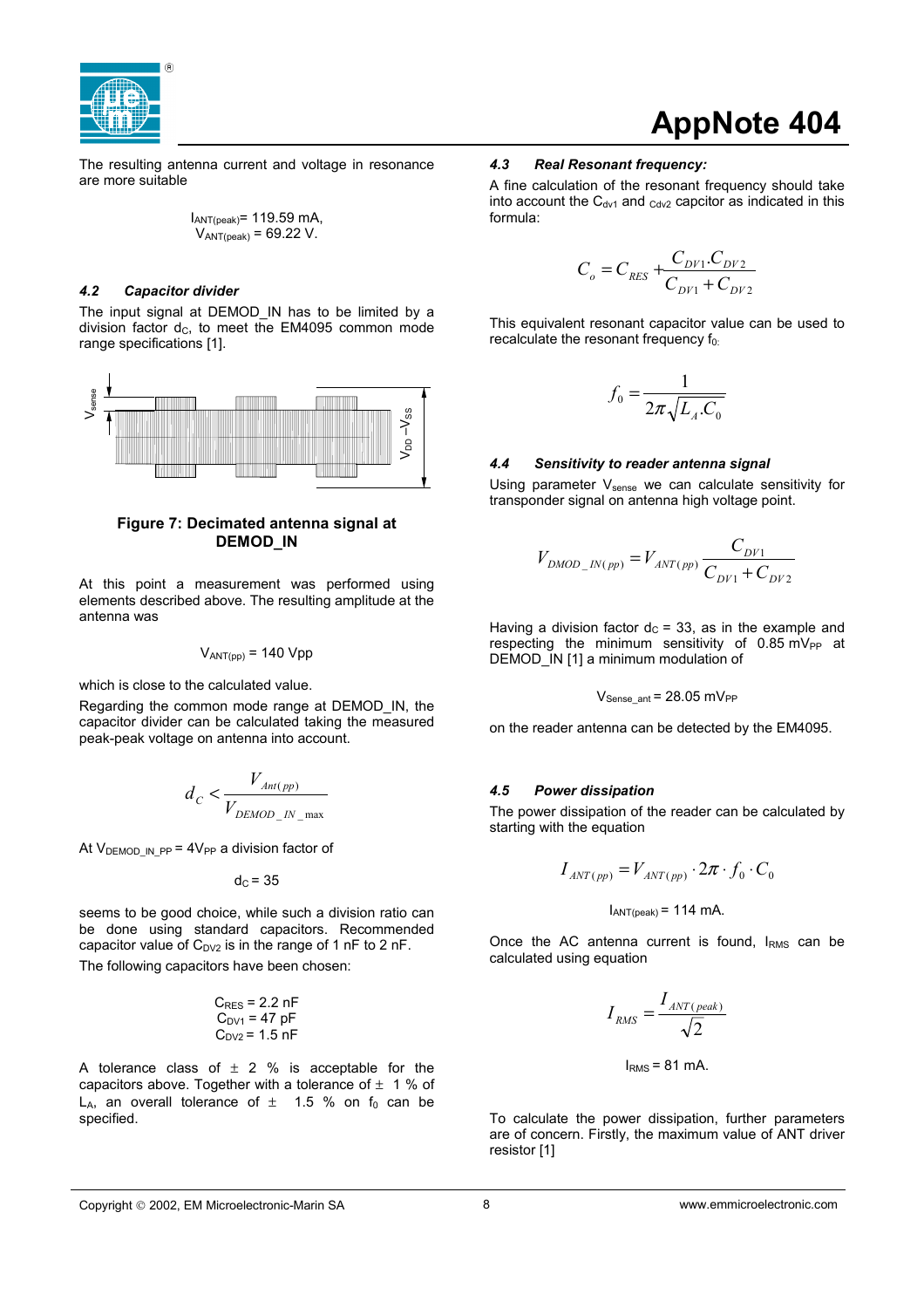<span id="page-8-0"></span>

### $R_{AD}$  = 9  $\Omega$

and secondly, the maximum value of supply current, provided by the EM4095 [1]

 $I_{DDon} = 10$  mA.

Finally, the total power dissipation is calculated by

$$
P = 2 \cdot I_{RMS}^{2} \cdot R_{AD} + I_{DDon}(V_{DD} - V_{SS})
$$
  
P = 167 mW.

#### *4.6 Temperature*

Worst case calculations on temperature increase on a low cost SOIC 16 case with  $R_{Th}$ =70 °C/W [1] and P = 167 mW are performed using

$$
\Delta T = P \cdot R_{Th}
$$

$$
\Delta T = 11.7 \text{ K.}
$$

The maximum junction temperature  $T_j$  is specified to remain below 100°C [1]. The designer has to ensure proper functionality of the design.

## *4.7 Signal damping*

Since antenna voltage  $V_{Ant}$  is approx. 140  $V_{PP}$  this corresponds to:

$$
L_V = 20 \cdot \log \frac{V_{\text{Ant}}}{V_{\text{Sense\_ant}}}
$$

$$
L_V = 20 \cdot \log \frac{140 V_{PP}}{28,05.10^{-3} V_{PP}} = 74 dB
$$

### *4.8 Band-pass filter tuning*

As already mentioned in chapter 3.7, default settings for Cdec and Cdc2 can be used.

$$
Cdec = 100nF, \quad Cdc2 = 10nF.
$$

The zero-transition frequency is given by

$$
f_Z = \frac{1}{2 \cdot \pi \cdot R \cdot C}
$$

and for the first zero frequency = 16 Hz  $@$  Cdec = 100nF. For the second zero frequency = 1.5 kHz @ Cdc2  $= 10nF$ .

For more detailed information refer to [2] and [3].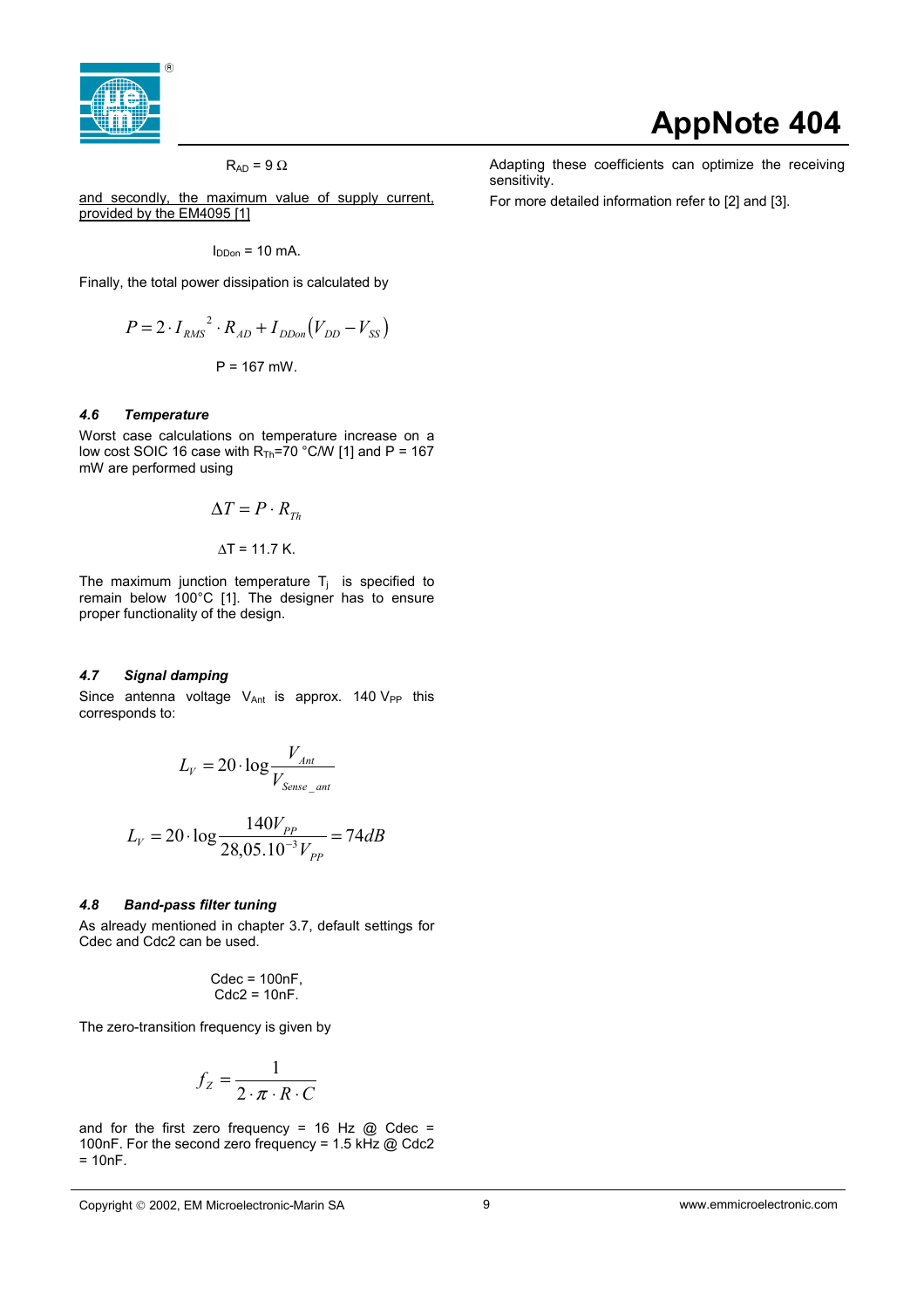<span id="page-9-0"></span>

## **5 Interfacing a read-only transponder: e.g. EM4100**

Basic concepts connecting the EM4095 to a microcontroller are pointed out in this chapter. A typical EM4095 setup to communicate with a read-only transponder (e.g. EM4100) is shown.

## *5.1 Microcontroller interface*

The microcontroller is connected to the EM4095 through a slim three-wire-interface using the signals SHD, RDY/CLK and DEMOD\_OUT.



## **Figure 8: Typical read-only setup**

## *5.1.1 Sleep mode (SHD)*

The EM4095 can be put in sleep mode by applying  $V_{DD}$ on the pin SHD. SHD is high active. The consumption in sleep mode is specified to only 1µA [1].

| $SHD = 1$ | sleep mode     |
|-----------|----------------|
| $SHD = 0$ | operation mode |

## *5.1.2 Modulation (MOD)*

By applying  $V_{DD}$  on MOD, a modulation of 100 % is performed.

$$
MOD = 1
$$
\n
$$
100\% \text{ of modulation}
$$
\n
$$
MOD = 0
$$
\n
$$
100\% \text{ of modulation}
$$

The antenna current will be:

$$
I_{ANT(peak)} = \frac{4}{\pi} \frac{V_{dd} - V_{ss}}{R_{ANT} + R_{SER} + 2R_{AD}}
$$

See chapter 5.2 on how to control the electromagnetic field with the microcontroller.

## *5.1.3 Ready and clock signal (RDY/CLK)*

The RDY/CLK signal offers multiple functionality to observe either the EM4095 ready to run (RDY) or by sorting a synchronous signal (CLK) to the data on DEMOD\_OUT.

The RDY signal is also available, when the antenna drivers are in off-state, which is forced by setting  $MOD = 1$ .

## *5.2 Command transmission (uplink)*

Since it is sufficient to generate a constant electromagnetic field to communicate with read-only transponders, the MOD pin is not connected to the microcontroller but is therefore fixed to VSS.

## *5.3 Signal reception on DEMOD\_IN*

By following the calculation example (previous chapter) a decimated antenna signal should show a similar signal on your oscilloscope. The upper trace shows the DEMOD OUT, while the lowest trace shows the transponder antenna signal.



Ch1 DEMOD\_OUT Ch2 Transponder antenna signal (measured with a spy coil)



**Figure 9: Demodulated transponder signal and transponder antenna signal**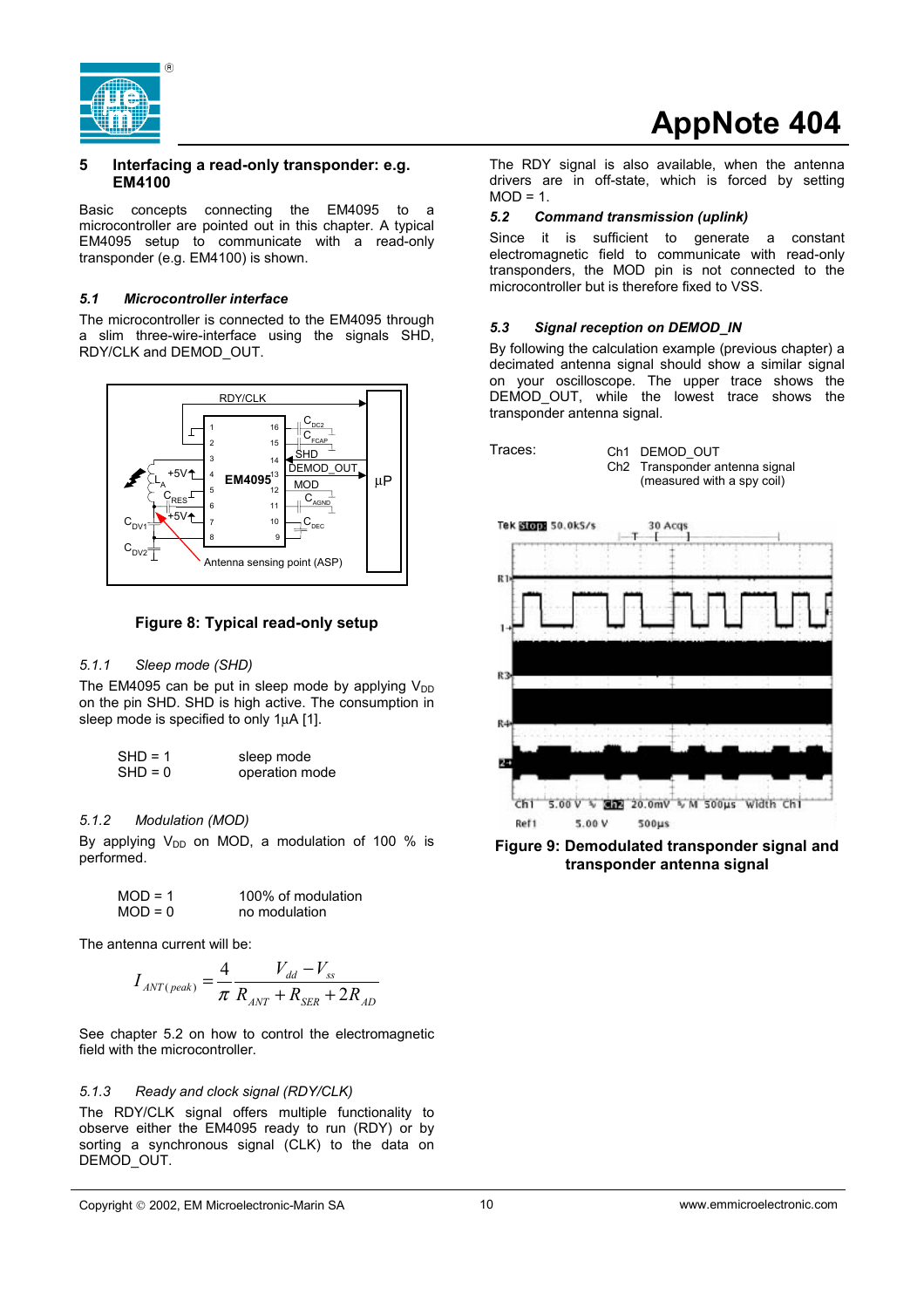<span id="page-10-0"></span>

## **6 Interfacing a read/write transponder: e.g. EM4069**

A typical EM4095 setup to communicate with a readwrite transponder (e.g. EM4069) is shown in this chapter.

## *6.1 Microcontroller interface*

The microcontroller is connected to the EM4095 through a slim interface using the signals SHD, RDY/CLK, MOD and DEMOD\_OUT. The serial resistance RAM allows the specification of an individual modulation index  $m_{MOD}$ . This features offers to communicate e.g. with the R/W transponder P4069.



## **Figure 10: Typical R/W setup with specific modulation index**

### *6.1.1 Sleep mode (SHD)*

The EM4095 can be put in sleep mode by applying  $V_{DD}$ on the pin SHD. SHD is high active. The consumption in sleep mode is specified to only 1µA [1].

| $SHD = 1$ | sleep mode     |
|-----------|----------------|
| $SHD = 0$ | operation mode |

### *6.1.2 Modulation (MOD)*

By applying  $V_{DD}$  on MOD, a modulation index is specified, by adding resistor  $R_{AM}$ . At  $R_{AM}$  = 0, a modulation of 100% will be achieved.

| $MOD = 1$ | modulation according to the |
|-----------|-----------------------------|
|           | modulation index $m_{MOD}$  |
| $MOD = 0$ | no modulation               |

The antenna current is specified by:

$$
I_{ANT} = \frac{2}{\pi} \frac{V_{dd} - V_{ss}}{R_{ANT} + R_{AM} + R_{SER} + 2R_{AD}}
$$

For applications using read-only transponders, the MOD pin can be connected to  $V_{SS}$  by default.

## *6.1.3 Ready and clock signal (RDY/CLK)*

The RDY/CLK signal offers multiple functionality to observe either the EM4095 ready to run (RDY) or by sorting a synchronous signal (CLK) to the data on DEMOD\_OUT.

**AppNote 404**

The RDY signal is also available, when the antenna drivers are in off-state, which is forced by setting  $MOD = 1$ .

## *6.2 Command transmission (uplink)*

To generate a variable electromagnetic field, the MOD pin is connected to the microcontroller.

Trace:

Ch3 triggering signal

Ch1 reader antenna signal





**Figure 11: Reader antenna signal on uplink**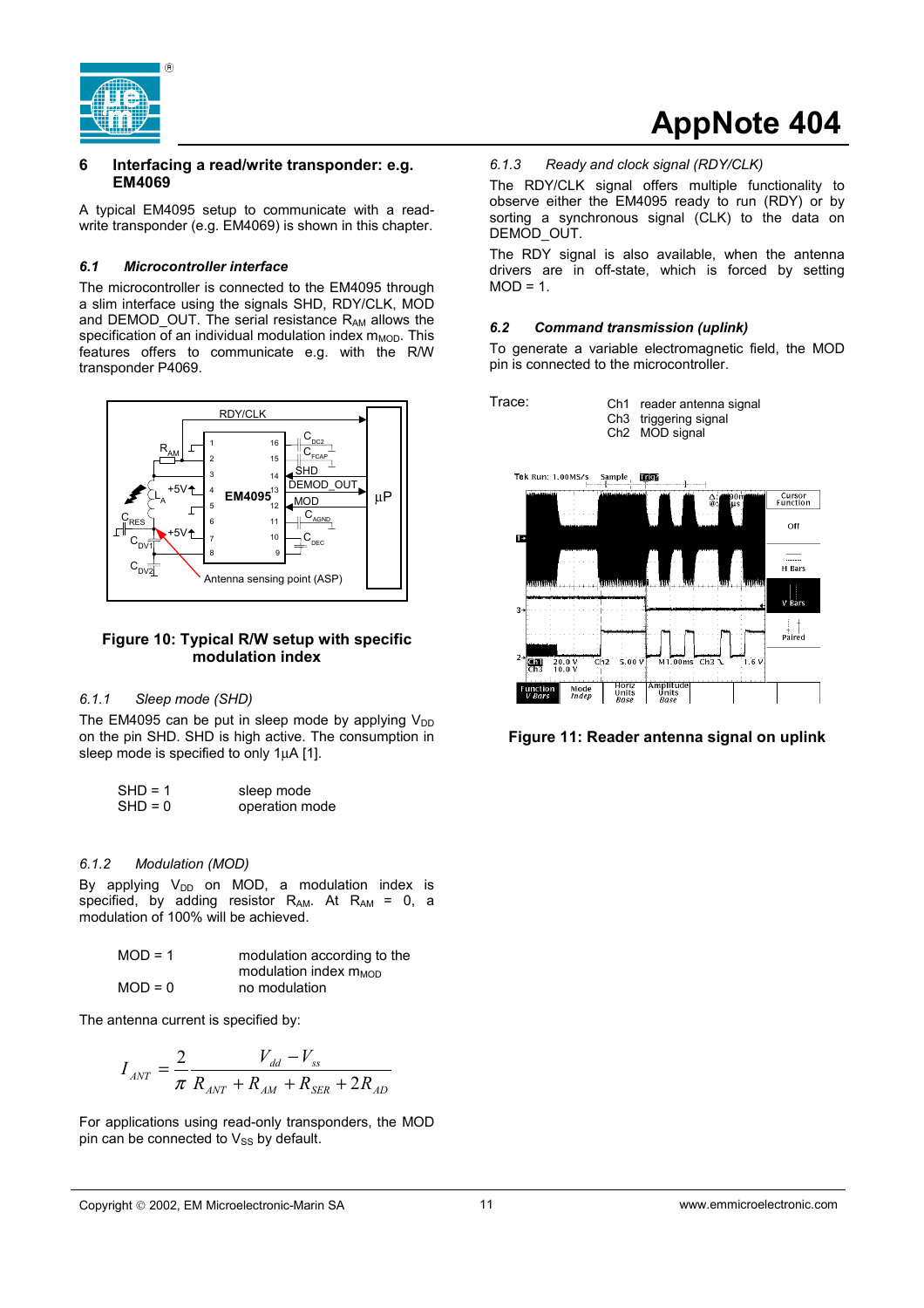<span id="page-11-0"></span>

## *6.3 Signal reception on DEMOD\_IN*

By following the calculation example (previous chapter) a decimated antenna signal should show a similar signal on your oscilloscope. The upper trace shows the DEMOD\_IN, while the lowest trace shows the demodulated transponder signal.





**Figure 12: Antenna signal and demodulated transponder data**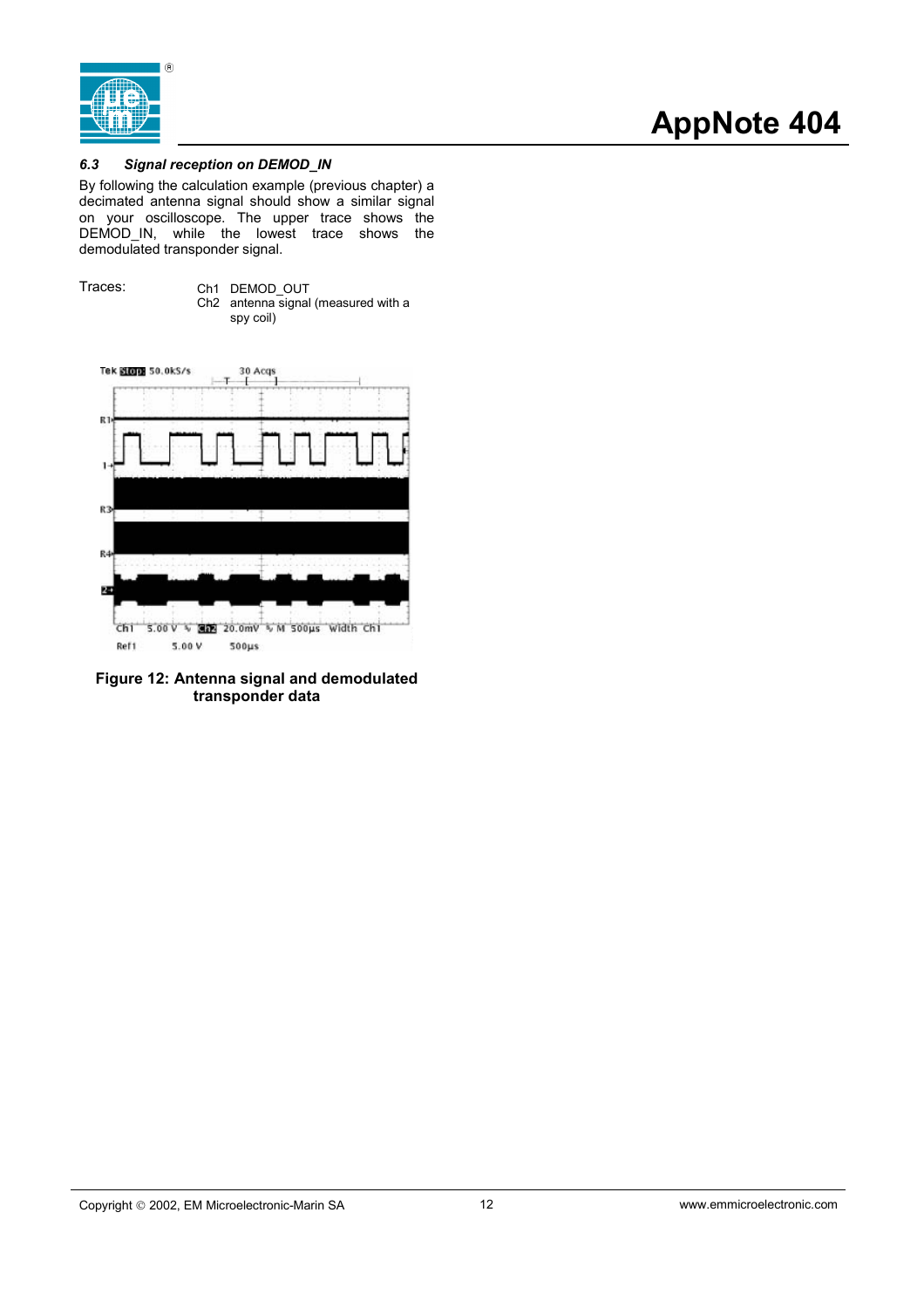<span id="page-12-0"></span>

## **7 Interfacing a read/write transponder: e.g. EM4150**

A typical EM4095 setup to communicate with a readwrite transponder (e.g. EM4150) is shown in this chapter.

### *7.1 Microcontroller interfache*

The microcontroller is connected to the EM4095 through a slim interface using the signals SHD, RDY/CLK, MOD and DEMOD\_OUT.



## **Figure 13: Typical R/W setup using brigdedriver configuration**

### *7.1.1 Sleep mode (SHD)*

The EM4095 can be put in sleep mode by applying  $V_{DD}$ on the pin SHD. SHD is high active. The consumption in sleep mode is specified to only 1µA [1].

| $SHD = 1$ | sleep mode     |
|-----------|----------------|
| $SHD = 0$ | operation mode |

### *7.1.2 Modulation (MOD)*

By applying  $V_{DD}$  on MOD, a modulation of 100 % is performed.

$$
MOD = 1
$$
\n
$$
100\% \text{ of modulation}
$$
\n
$$
MOD = 0
$$
\n
$$
no \text{ modulation}
$$

Since fig. 10 shows the bridge-driver configuration [1], the antenna current is specified by:

$$
I_{ANT(peak)} = \frac{4}{\pi} \frac{V_{dd} - V_{ss}}{R_{ANT} + R_{SER} + 2R_{AD}}
$$

### *7.1.3 Ready and clock signal (RDY/CLK)*

The RDY/CLK signal offers multiple functionality to observe either the EM4095 ready to run (RDY) or by sorting a synchronous signal (CLK) to the data on DEMOD\_OUT.

# **AppNote 404**

The RDY signal is also available, when the antenna drivers are in off-state, which is forced by setting  $MOD = 1.$ 

### *7.2 Command transmission (uplink)*

To generate a variable electromagnetic field, the MOD pin is connected to the microcontroller.



**Figure 14: Transmission and reception signal on the EM4095**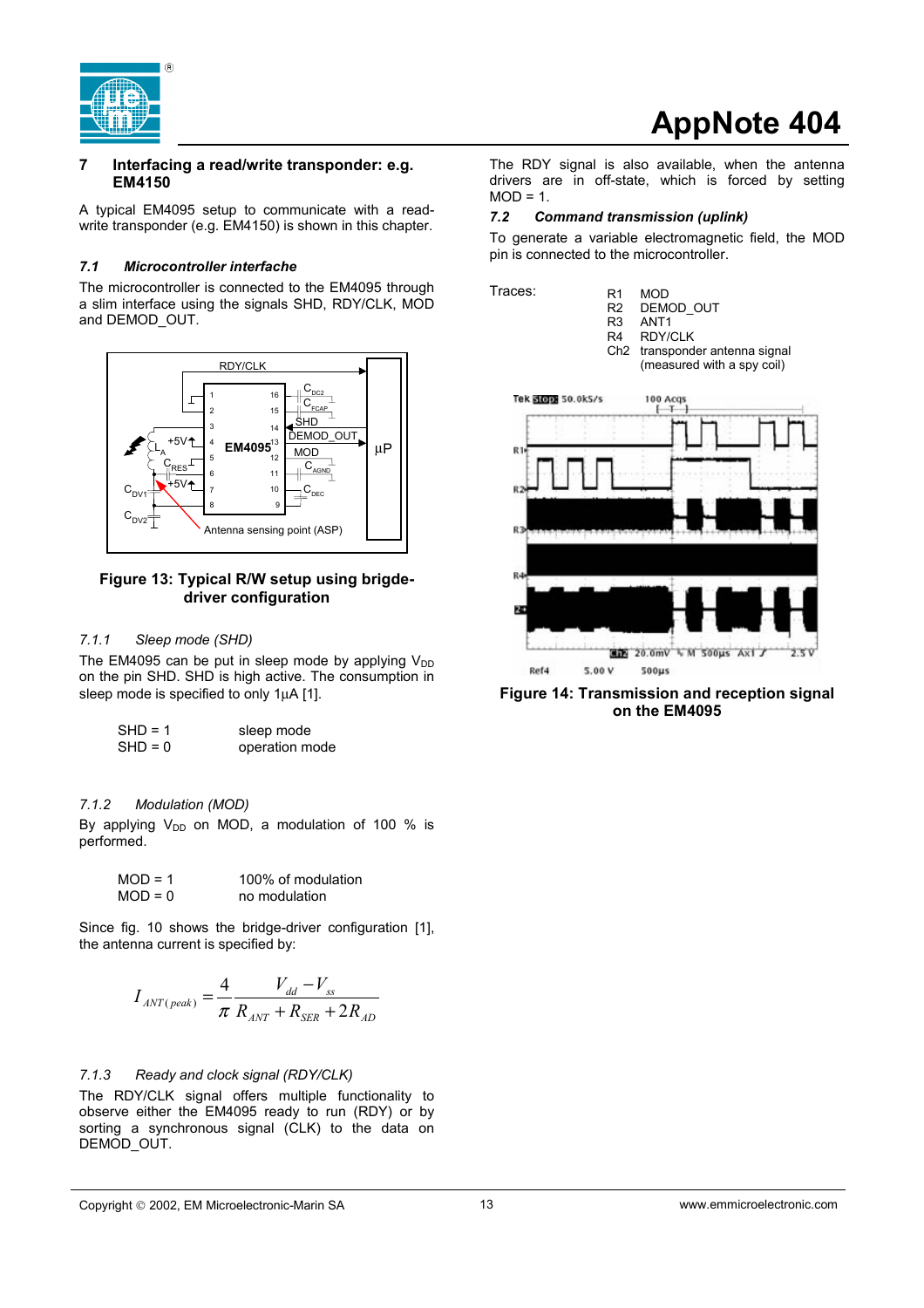<span id="page-13-0"></span>

designer's favourite microcontroller. As a special feature, the reader antenna is integrated on the PCB. The

The schematic and PCB files are also available from

## **8 Schematic and PCB**

The EM4095 demonstration board provided by EM Microelectronic-Marin SA offers plug-and-play capability for designers. All signals for control and reception are available on a connector. Control signals can either be generated by a pattern generator or by connecting the

### *8.1 Schematic of the EM4095 demo board*



| Components:                     |                  |
|---------------------------------|------------------|
| $C_{DC2}$                       | 10 nF            |
| $C_{FCAP}$                      | 10 nF            |
| $C_{AGND}$                      | 100 nF           |
| C <sub>DEC</sub>                | 100 nF           |
| $C_{RFS}$                       | 10 $nF + 1 nF$   |
| $C_{DY1}$                       | 100 pF $+$ 47 pF |
| $C_{DV2}$                       | 1 nF             |
| $R_{\rm SFR}$                   | 15 $\Omega$      |
| Lд                              | 120 µH           |
| $V_{DD}$ , D $V_{DD}$           | 5V               |
| Inc                             | ca. 90 mA        |
| $C_1$ (DV <sub>DD</sub> supply) | 100 nF           |
| $C_2$ (DV <sub>DD</sub> supply) | 3.3 µF           |
| $C_4$ ( $V_{DD}$ supply)        | 100 nF           |

reading range is about 11 cm.

http://www.emmicroelectronic.com.

**Figure 15: EM4095 basic reader schematic**

## *8.2 Printed Circuit Board (PCB) of the EM4095 demo board*